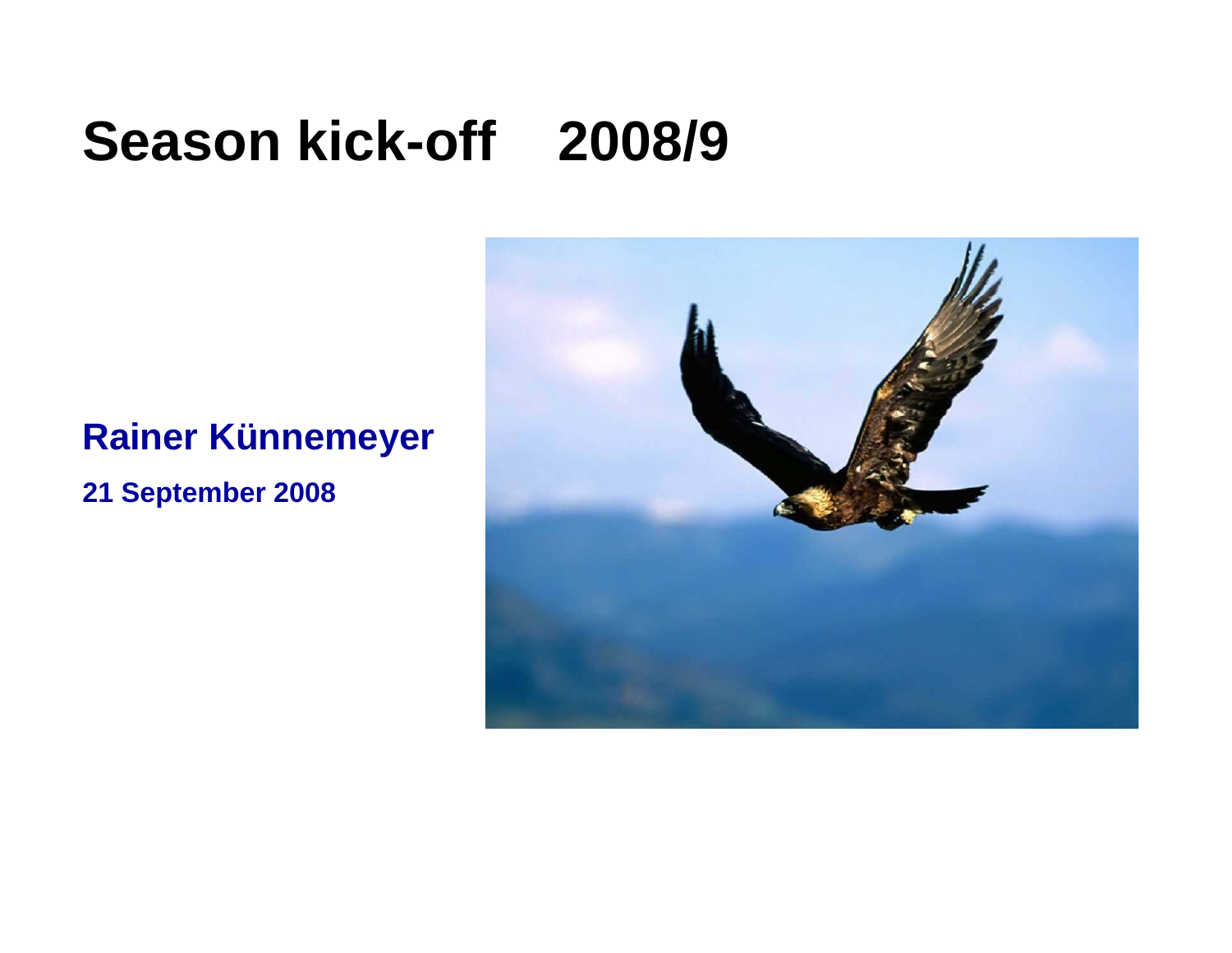#### **The weather is good, you are keen, but are you ready for it ? ready**

Are you ?

- $\mathcal{L}_{\mathcal{A}}$ legal (BFR, medical)
- current

Do you know enough about your local airspace ?

- MBZ
- $\mathcal{L}_{\mathcal{A}}$ drop sectors
- controlled airspace changes

… but what about the most important airspace?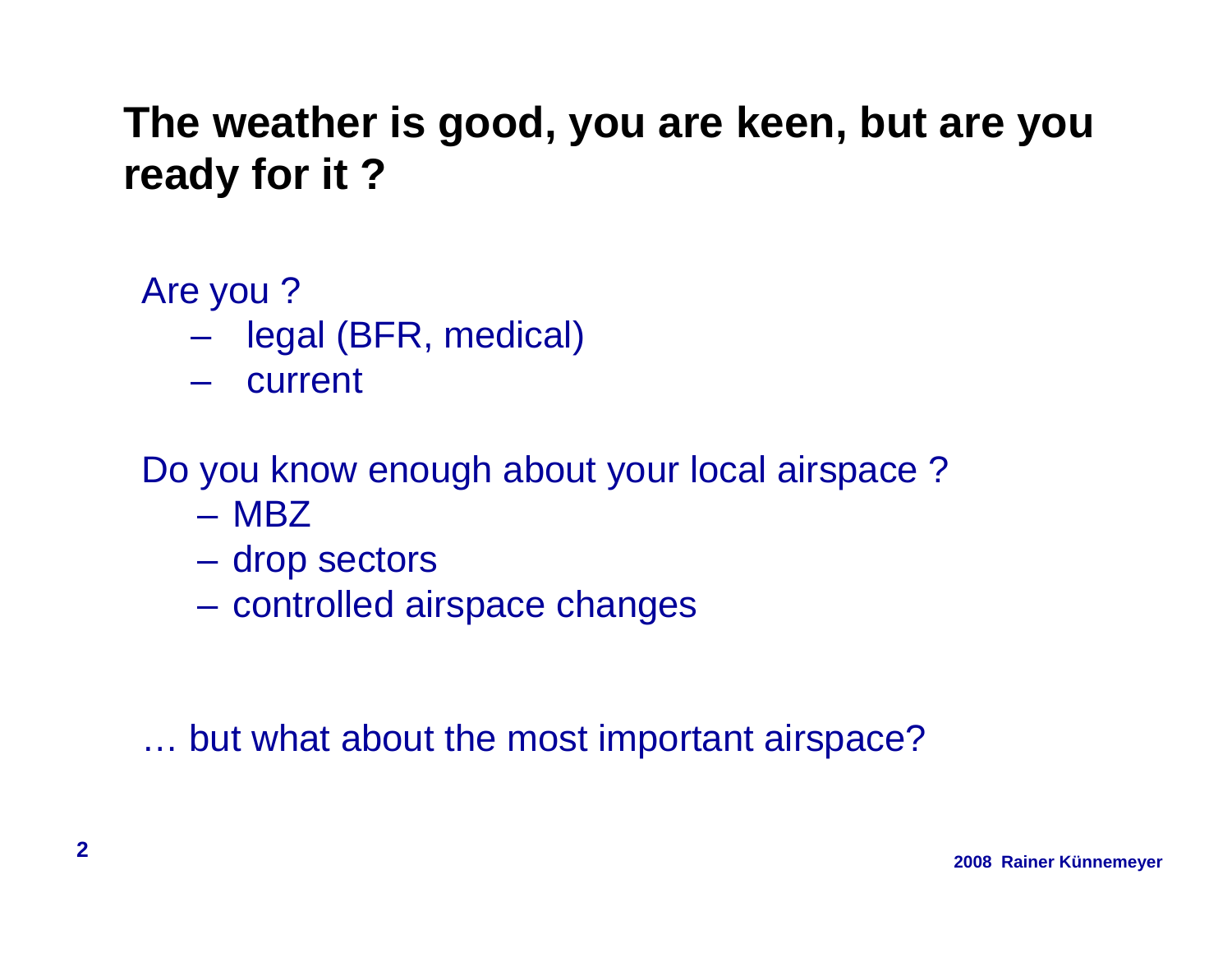## **The most important airspace is between the pilot's ears.**



What have you learned from last year's accidents and incidents ?

#### **Accidents don't just happen !**

>75 % of all aviation accidents are human factors related, i.e. "pilot error" 5 % of all aviation accidents are human factors related, i.e. "pilot error".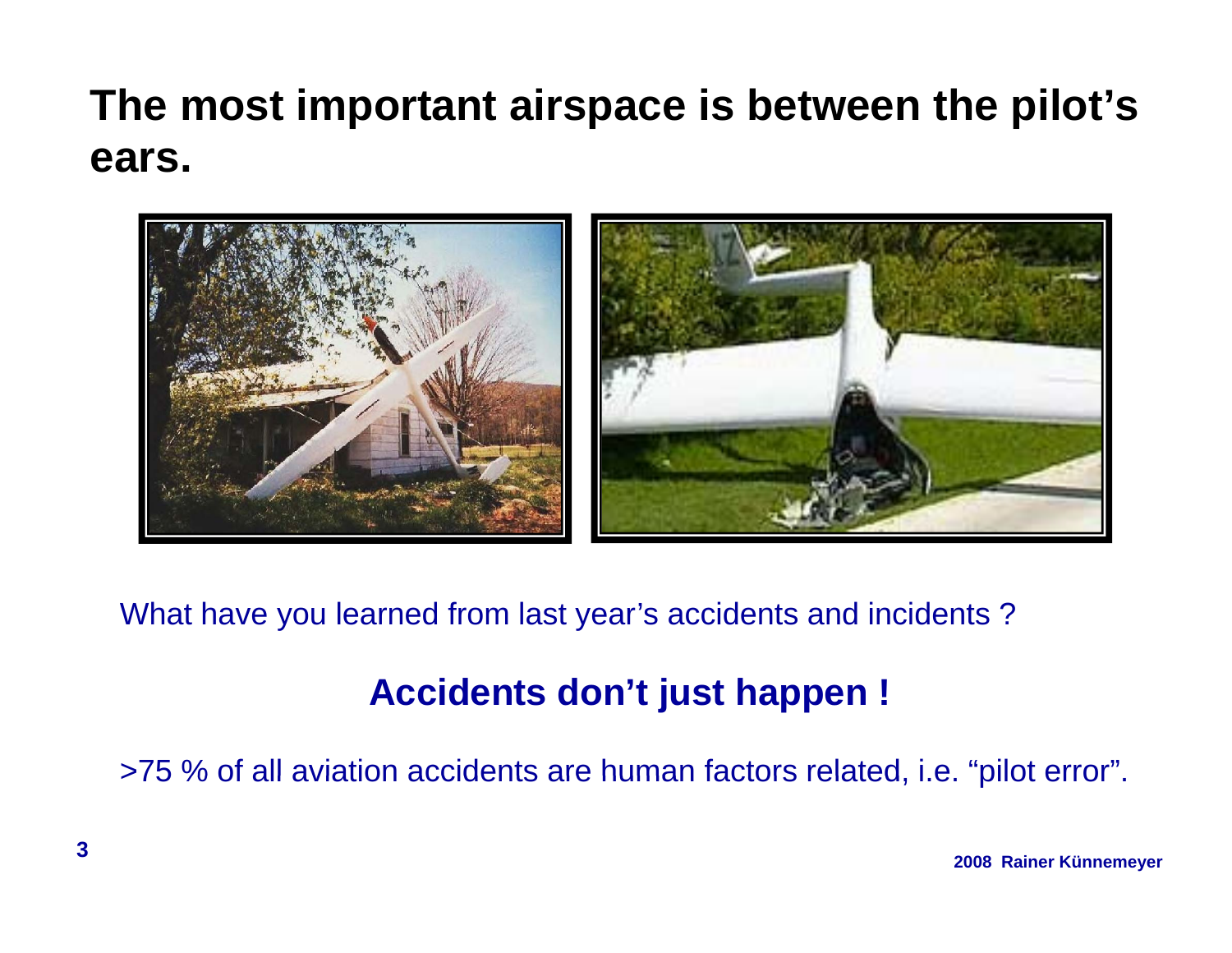#### **ADM: Thinking ahead and determining how a decision could affect other phases of the flight flight.**

Evaluate actions, reactions, and responses

- Pre-flight: Are you ready for this flight?
- In-flight: Is this the right course of action now?
- Post-flight: What actions, or inactions, do I feel uncomfortable with and how can I improve things?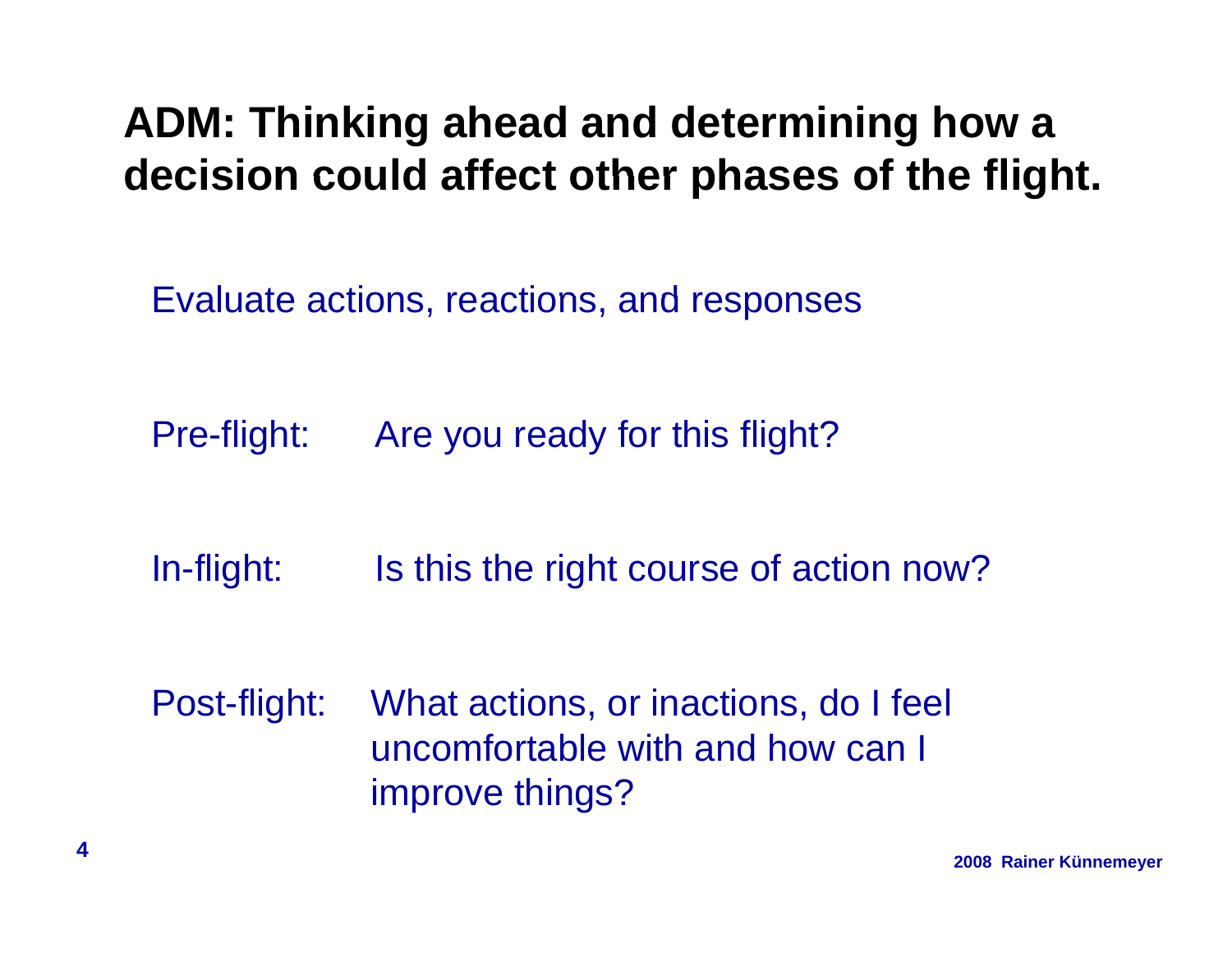## The first simple step to flight safety:

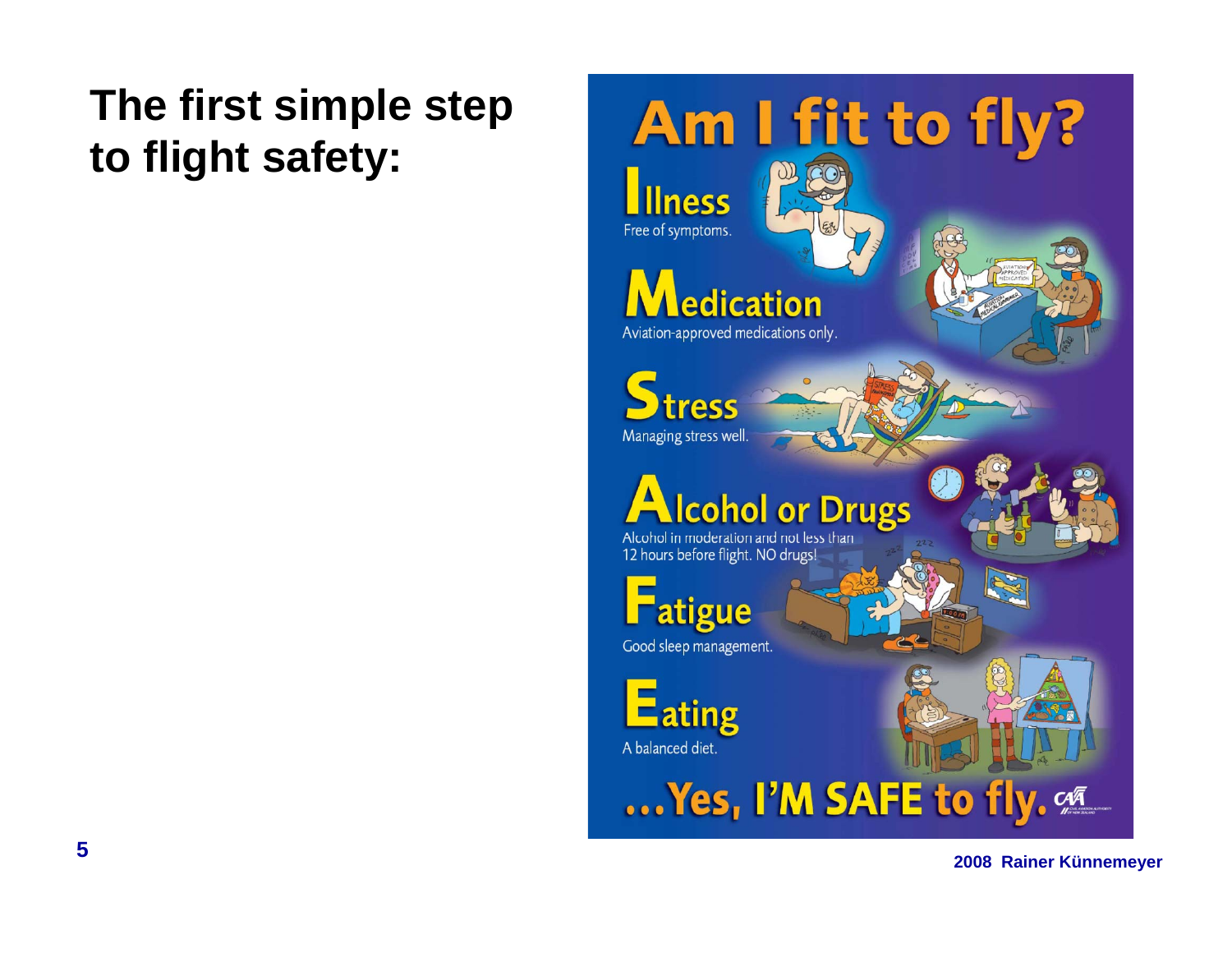## **Hazardous attitudes lead to poor decision making and actions that involve unnecessar y risk**

| <b>Hazardous Attitude</b>                  | <b>Antidote</b>                               |
|--------------------------------------------|-----------------------------------------------|
| Anti-authority: Don'tell me.               | Follow the rules. They are usually<br>right.  |
| Impulsivity: Do it quickly.                | Not so fast. Think first.                     |
| Invulnerability: It won't happen to<br>me. | It could happen to me.                        |
| Macho: I can do it!                        | Taking chances is foolish.                    |
| Resignation: What's the use?               | I'm not helpless. I can make a<br>difference. |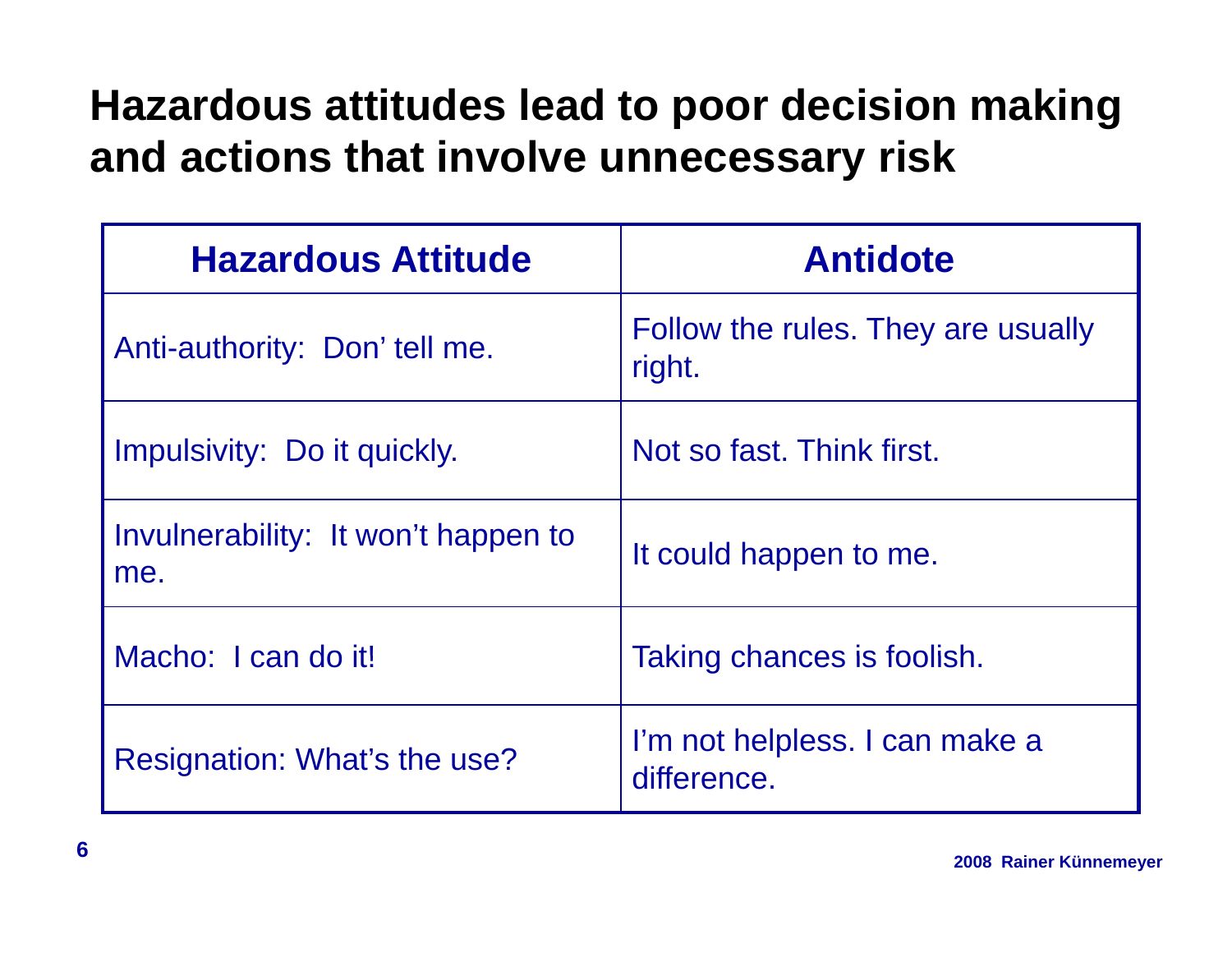#### **Operational pitfalls**

- $\bullet$ Peer Pressure
- $\bullet$ Mind Set
- Get-There-It is
- $\bullet$ Loss of Positional or Situational Awareness
- $\bullet$ Continuing Visual Flight Rules (VFR) into IMC
- $\bullet$  Neglect of Flight Planning, Preflight Inspections, and **Checklists**
- $\bullet$ Flying Outside the Envelope
- **2008 Rainer Künnemeyer <sup>7</sup>** Getting Behind the Aircraft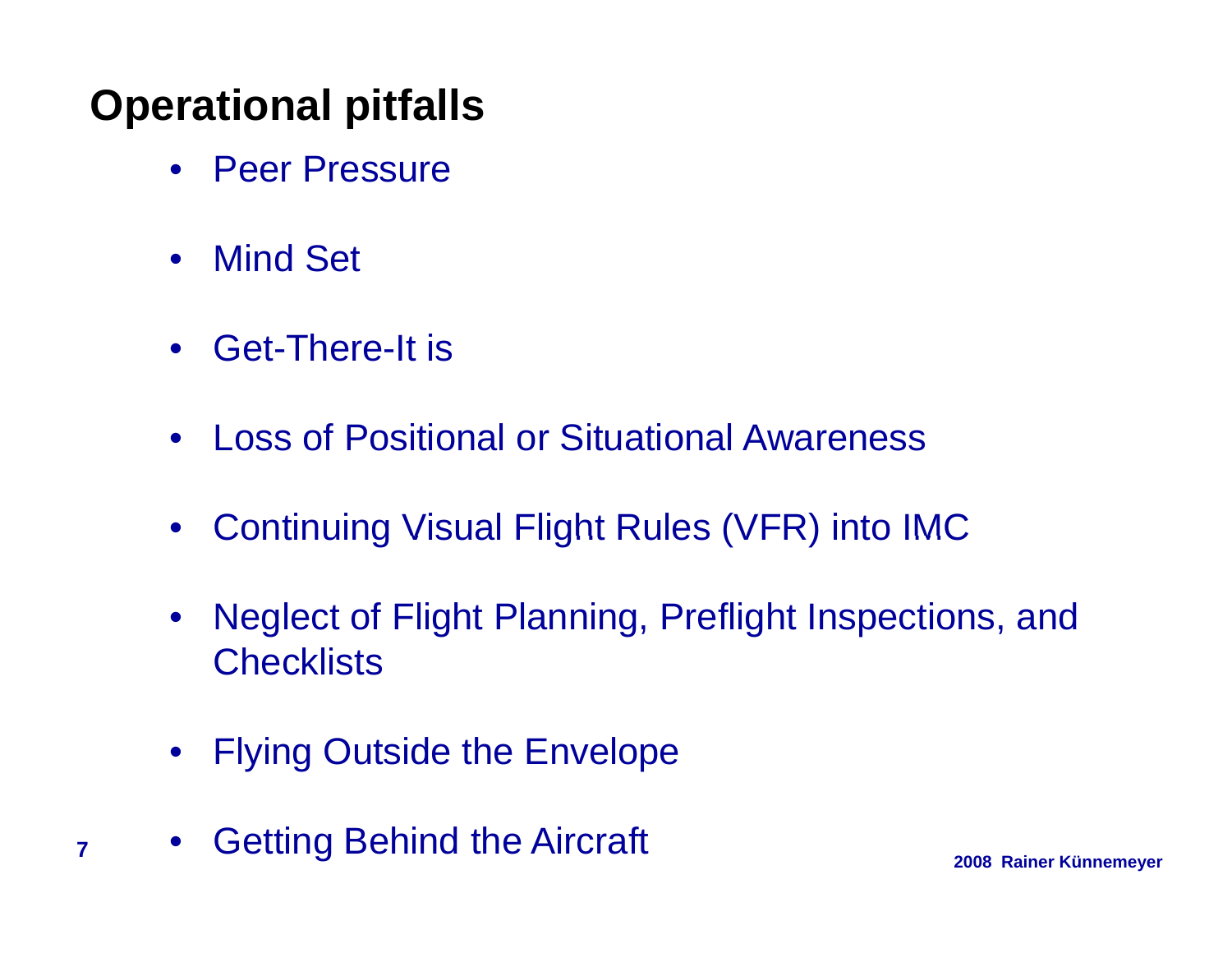#### **Glider Aviators' Code of Conduct**

Pilots should:

- a) make safety the number one priority,
- b) seek excellence in airmanship,
- c) develop and exercise good judgment, and apply sound principles of aeronautical decision-making,
- d) recognize and manage risks effectively,
- e) maintain situational awareness, and adhere to prudent operating practices and personal operating parameters (e.g., minimums),
- f) aspire to professionalism,
- g) act with responsibility and courtesy, and
- h) adhere to applicable laws and regulations.

Extracted from Soaring Safety Foundation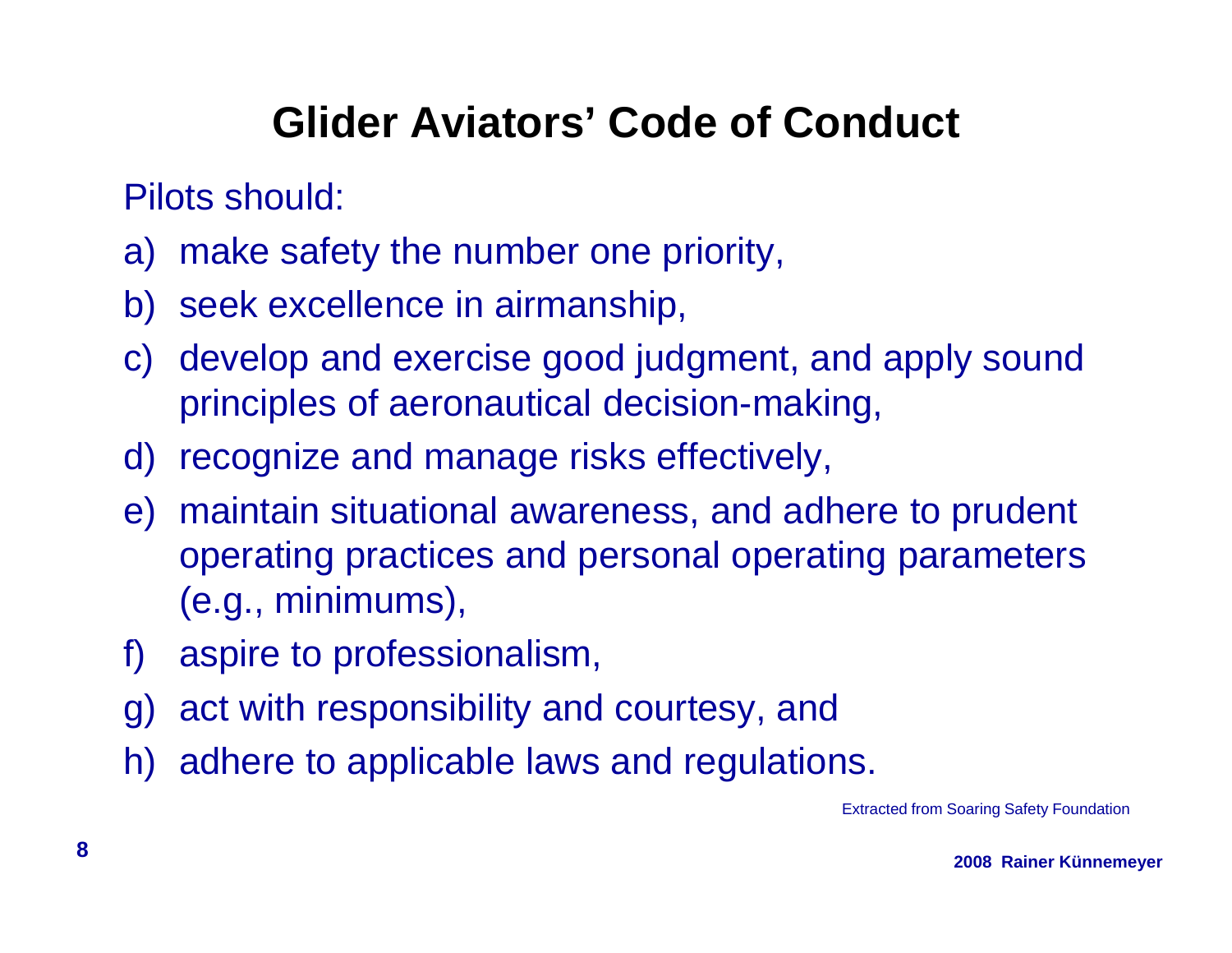#### **AVIATION SAFETY NEEDS YOU!**

**Aviation Safety is Everyone's Responsibility**